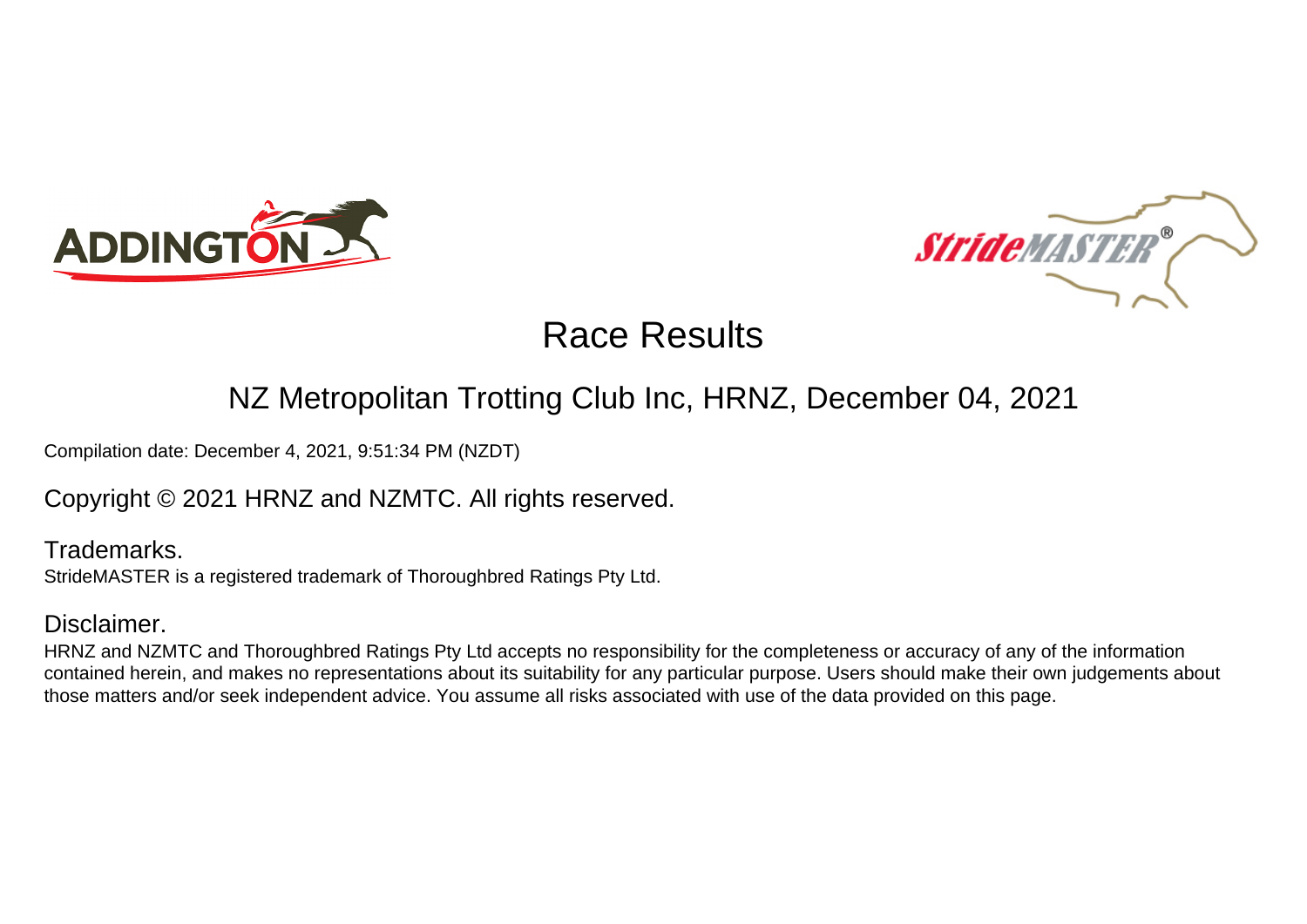



### December 04, 2021, Race 9, FIRST DIRECT TAXIS MOBILE PACE, Distance 1980m, Addington - Survey 1980m

|     | Result   TAB no. | Horse (Barrier)              | 1980 to                  | 1800m to | 1600m to | 1400m to | 1200m to | 1000m to | 800m to | 600 <sub>m</sub> to | 400m to | 200 <sub>m</sub> to | <b>Total or</b> | Margin |
|-----|------------------|------------------------------|--------------------------|----------|----------|----------|----------|----------|---------|---------------------|---------|---------------------|-----------------|--------|
| 1st | 10               | Franco Mac (10)              | 1800m                    | 1600m    | 1400m    | 1200m    | 1000m    | 800m     | 600m    | 400m                | 200m    | WP                  | Average         |        |
|     |                  | Position in running (margin) | $\overline{\phantom{0}}$ | 12(7.0)  | 11(8.3)  | 12(11.2) | 12(10.5) | 11(9.8)  | 10(6.8) | 10(6.4)             | 11(6.7) | 8(3.9)              |                 | 0.00   |
|     |                  | Sectional time (s)           | 13.01                    | 14.51    | 14.56    | 14.68    | 14.76    | 15.44    | 14.80   | 14.76               | 13.64   | 13.27               |                 |        |
|     |                  | Cumulative time (s)          | 143.43                   | 130.42   | 115.91   | 101.35   | 86.67    | 71.91    | 56.47   | 41.67               | 26.91   | 13.27               | 2:23.43         |        |
|     |                  | Speed (m/s)                  | 13.84                    | 13.78    | 13.74    | 13.62    | 13.55    | 12.95    | 13.51   | 13.55               | 14.66   | 15.07               | 13.80           |        |
|     |                  | Stride length (m)            | 6.68                     | 6.60     | 6.65     | 6.73     | 6.57     | 6.42     | 6.63    | 6.56                | 6.64    | 6.86                | 6.63            |        |
|     |                  | Stride duration (s)          | 0.463                    | 0.479    | 0.484    | 0.494    | 0.485    | 0.495    | 0.491   | 0.484               | 0.453   | 0.456               | 0.480           |        |
|     |                  | Stride efficiency (%)        | 69.72                    | 68.11    | 69.09    | 70.69    | 67.42    | 64.33    | 68.74   | 67.33               | 68.85   | 73.61               | 68.72           |        |
|     |                  | Stride count                 | 26.95                    | 30.29    | 30.08    | 29.74    | 30.45    | 31.17    | 30.16   | 30.47               | 30.13   | 29.14               | 298.58          |        |







Stride duration







Speed 20 m/sec



Note: Horizontal distance axis grid lines are 200m furlongs.

#### Disclaimer.

HRNZ and NZMTC and Thoroughbred Ratings Pty Ltd accepts no responsibility for the completeness or accuracy of any of the information contained herein, and makes no representations about its suitability for any particular p matters and/or seek independent advice. You assume all risks associated with use of the data provided on this page.

0.6 s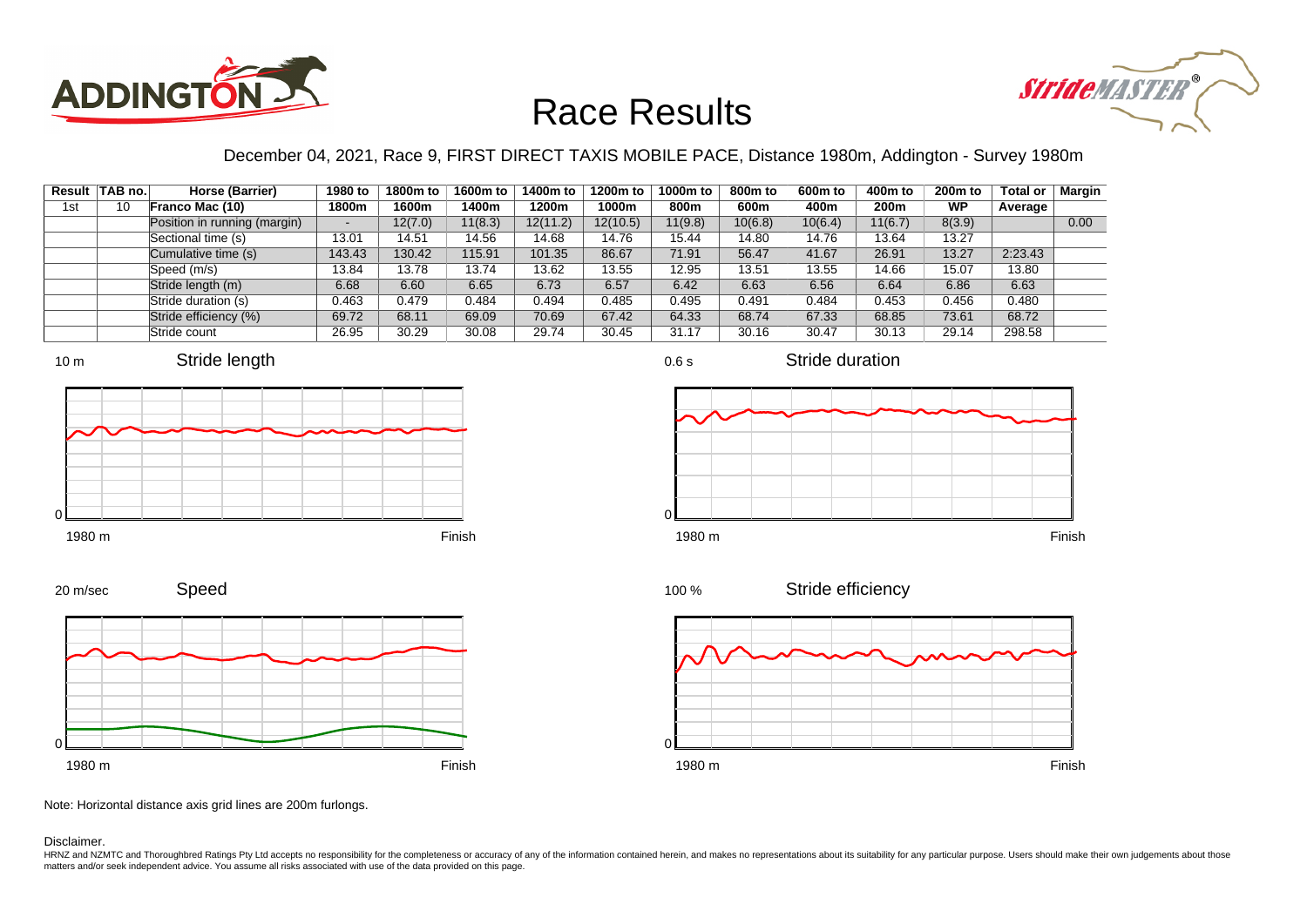



### December 04, 2021, Race 9, FIRST DIRECT TAXIS MOBILE PACE, Distance 1980m, Addington - Survey 1980m

|                 | Result TAB no. | Horse (Barrier)              | 1980 to                  | 1800m to | 1600m to | 1400m to | 1200m to | 1000m to | 800m to | 600 <sub>m</sub> to | 400m to | 200 <sub>m</sub> to | <b>Total or</b> | <b>Margin</b> |
|-----------------|----------------|------------------------------|--------------------------|----------|----------|----------|----------|----------|---------|---------------------|---------|---------------------|-----------------|---------------|
| 2 <sub>nd</sub> |                | <b>Smart Watch (6)</b>       | 1800m                    | 1600m    | 1400m    | 1200m    | 1000m    | 800m     | 600m    | 400m                | 200m    | <b>WP</b>           | Average         |               |
|                 |                | Position in running (margin) | $\overline{\phantom{0}}$ | 4(2.0)   | 2(1.3)   | 1(0.0)   | 1(0.0)   | 2(1.4)   | 3(2.6)  | 4(2.5)              | 3(2.0)  | 3(0.4)              |                 | 0.06          |
|                 |                | Sectional time (s)           | 12.16                    | 14.18    | 13.86    | 14.80    | 15.12    | 16.13    | 14.85   | 14.62               | 13.85   | 13.92               |                 |               |
|                 |                | Cumulative time (s)          | 143.49                   | 131.33   | 117.15   | 103.29   | 88.49    | 73.37    | 57.24   | 42.39               | 27.77   | 13.92               | 2:23.49         |               |
|                 |                | Speed (m/s)                  | 14.80                    | 14.10    | 14.43    | 13.51    | 13.23    | 12.40    | 13.47   | 13.68               | 14.44   | 14.37               | 13.80           |               |
|                 |                | Stride length (m)            | 6.14                     | 5.94     | 6.09     | 5.93     | 5.78     | 5.60     | 5.90    | 5.94                | 6.13    | 5.88                | 5.93            |               |
|                 |                | Stride duration (s)          | 0.411                    | 0.421    | 0.422    | 0.439    | 0.437    | 0.452    | 0.438   | 0.434               | 0.425   | 0.409               | 0.430           |               |
|                 |                | Stride efficiency (%)        | 58.88                    | 55.19    | 57.93    | 54.92    | 52.26    | 49.06    | 54.44   | 55.08               | 58.69   | 54.02               | 54.90           |               |
|                 |                | Stride count                 | 29.32                    | 33.65    | 32.85    | 33.74    | 34.58    | 35.69    | 33.88   | 33.69               | 32.63   | 34.01               | 334.04          |               |







0.6 s

Stride duration





Stride efficiency



Speed 20 m/sec



Note: Horizontal distance axis grid lines are 200m furlongs.

Disclaimer.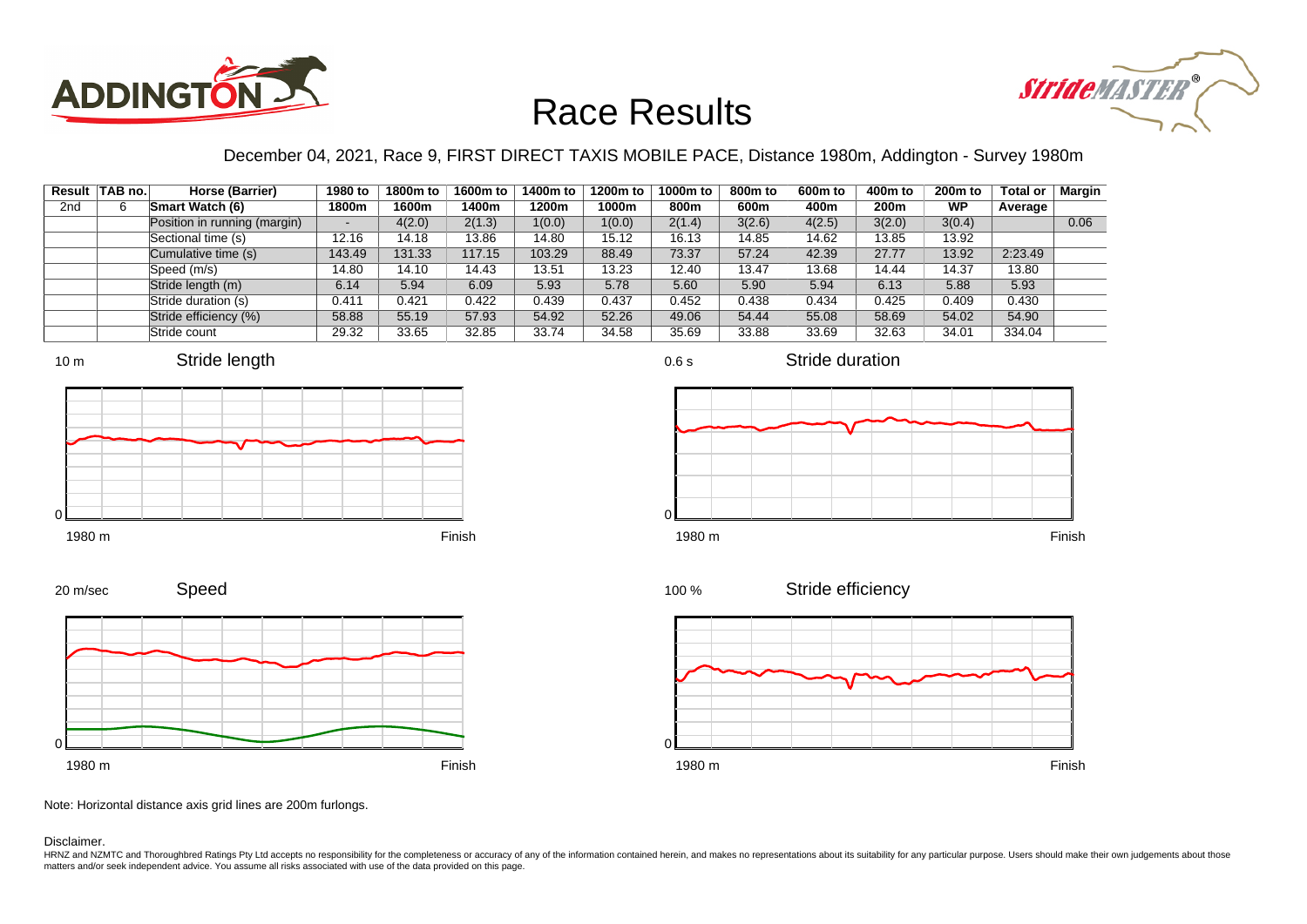



#### December 04, 2021, Race 9, FIRST DIRECT TAXIS MOBILE PACE, Distance 1980m, Addington - Survey 1980m

|     | Result TAB no. | Horse (Barrier)              | 1980 to                  | 1800m to | 1600m to | 1400m to | 1200m to | 1000m to | 800m to | 600 <sub>m</sub> to | 400m to | 200 <sub>m</sub> to | <b>Total or</b> | <b>Margin</b> |
|-----|----------------|------------------------------|--------------------------|----------|----------|----------|----------|----------|---------|---------------------|---------|---------------------|-----------------|---------------|
| 3rd |                | Acento (3)                   | 1800m                    | 1600m    | 1400m    | 1200m    | 1000m    | 800m     | 600m    | 400m                | 200m    | <b>WP</b>           | Average         |               |
|     |                | Position in running (margin) | $\overline{\phantom{a}}$ | 1(0.0)   | 1(0.0)   | 2(2.3)   | 3(2.4)   | 3(3.4)   | 5(4.1)  | 6(4.0)              | 5(3.1)  | 5(2.2)              |                 | 1.00          |
|     |                | Sectional time (s)           | 11.86                    | 14.30    | 14.46    | 14.81    | 15.04    | 16.06    | 14.85   | 14.56               | 13.97   | 13.70               |                 |               |
|     |                | Cumulative time (s)          | 143.61                   | 131.75   | 117.45   | 102.99   | 88.18    | 73.14    | 57.08   | 42.23               | 27.67   | 13.70               | 2:23.61         |               |
|     |                | Speed (m/s)                  | 15.18                    | 13.99    | 13.83    | 13.50    | 13.30    | 12.45    | 13.47   | 13.74               | 14.32   | 14.60               | 13.79           |               |
|     |                | Stride length (m)            | 6.23                     | 6.24     | 6.18     | 6.22     | 6.11     | 5.75     | 6.09    | 6.13                | 6.34    | 6.34                | 6.16            |               |
|     |                | Stride duration (s)          | 0.409                    | 0.446    | 0.447    | 0.461    | 0.459    | 0.461    | 0.452   | 0.446               | 0.443   | 0.434               | 0.447           |               |
|     |                | Stride efficiency (%)        | 60.72                    | 60.77    | 59.75    | 60.49    | 58.33    | 51.64    | 57.98   | 58.62               | 62.78   | 62.81               | 59.25           |               |
|     |                | Stride count                 | 28.88                    | 32.07    | 32.34    | 32.15    | 32.73    | 34.79    | 32.83   | 32.65               | 31.55   | 31.55               | 321.54          |               |









 $\Omega$ 



Stride efficiency 100 %



Speed 20 m/sec



Note: Horizontal distance axis grid lines are 200m furlongs.

Disclaimer.

HRNZ and NZMTC and Thoroughbred Ratings Pty Ltd accepts no responsibility for the completeness or accuracy of any of the information contained herein, and makes no representations about its suitability for any particular p matters and/or seek independent advice. You assume all risks associated with use of the data provided on this page.

0.6 s

Stride duration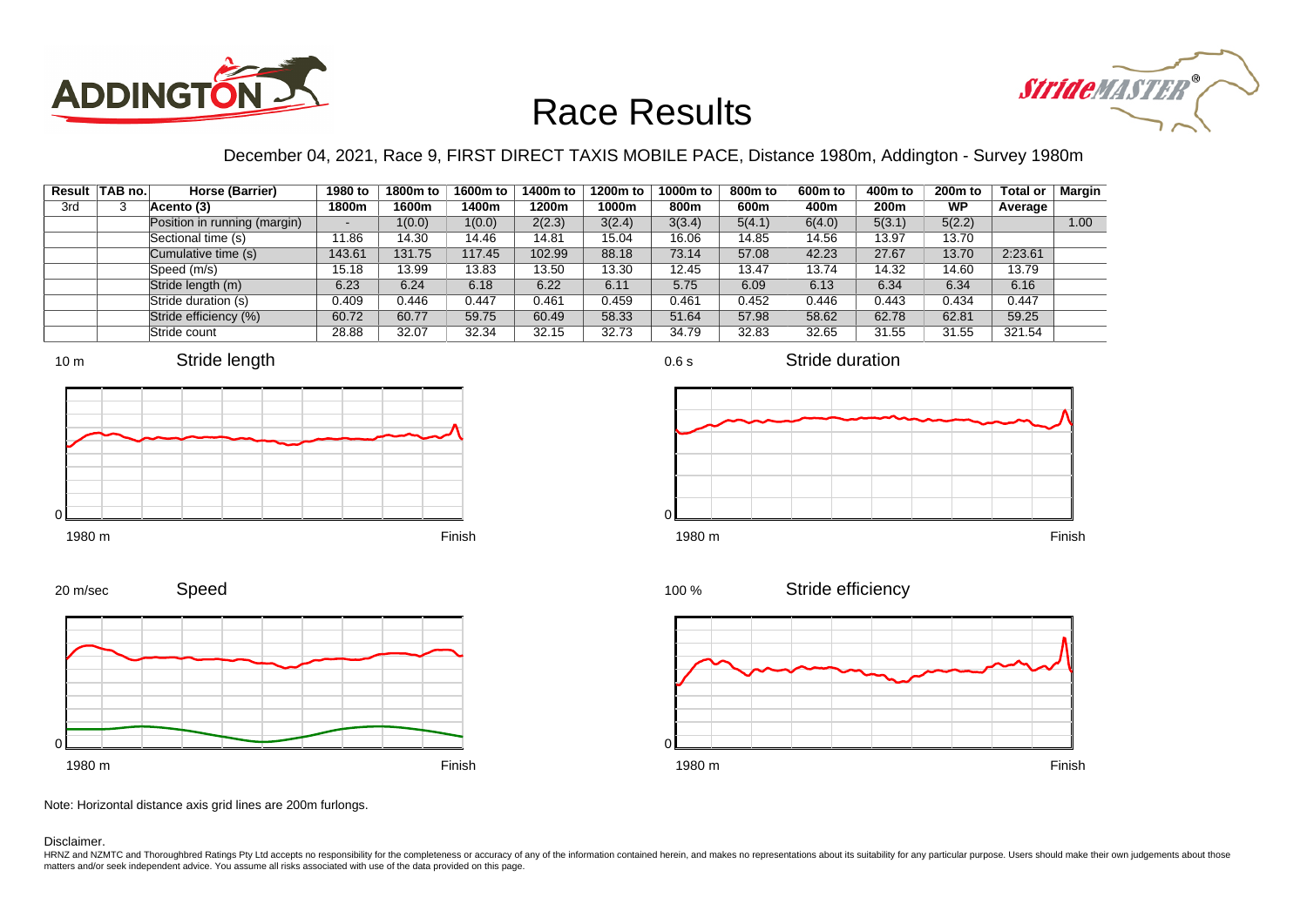



### December 04, 2021, Race 9, FIRST DIRECT TAXIS MOBILE PACE, Distance 1980m, Addington - Survey 1980m

|     | Result TAB no. | Horse (Barrier)              | 1980 to | 1800m to | 1600m to | 1400m to | 1200m to | 1000m to | 800m to | 600 <sub>m</sub> to | 400m to | 200 <sub>m</sub> to | <b>Total or</b> | Margin |
|-----|----------------|------------------------------|---------|----------|----------|----------|----------|----------|---------|---------------------|---------|---------------------|-----------------|--------|
| 4th |                | Eastwood Isabe (11)          | 1800m   | 1600m    | 1400m    | 1200m    | 1000m    | 800m     | 600m    | 400m                | 200m    | WP                  | Average         |        |
|     |                | Position in running (margin) |         | 10(5.2)  | 7(4.8)   | 6(6.0)   | 6(6.2)   | 9(7.4)   | 12(8.0) | 12(8.1)             | 10(6.5) | 9(4.2)              |                 | 1.40   |
|     |                | Sectional time (s)           | 12.86   | 14.23    | 14.28    | 14.83    | 15.09    | 16.04    | 14.87   | 14.44               | 13.74   | 13.30               |                 |        |
|     |                | Cumulative time (s)          | 143.68  | 130.82   | 116.59   | 102.31   | 87.48    | 72.39    | 56.35   | 41.48               | 27.04   | 13.30               | 2:23.68         |        |
|     |                | Speed (m/s)                  | 14.00   | 14.05    | 14.01    | 13.49    | 13.25    | 12.47    | 13.45   | 13.85               | 14.56   | 15.04               | 13.78           |        |
|     |                | Stride length (m)            | 6.34    | 6.28     | 6.35     | 6.28     | 6.16     | 5.83     | 6.19    | 6.26                | 6.40    | 6.40                | 6.24            |        |
|     |                | Stride duration (s)          | 0.434   | 0.447    | 0.453    | 0.466    | 0.465    | 0.467    | 0.460   | 0.452               | 0.440   | 0.425               | 0.453           |        |
|     |                | Stride efficiency (%)        | 62.83   | 61.65    | 62.99    | 61.66    | 59.35    | 53.10    | 59.92   | 61.16               | 64.06   | 63.95               | 60.93           |        |
|     |                | Stride count                 | 28.39   | 31.84    | 31.50    | 31.84    | 32.45    | 34.31    | 32.30   | 31.97               | 31.24   | 31.26               | 317.10          |        |









0.6 s







Stride efficiency



Speed 20 m/sec



Note: Horizontal distance axis grid lines are 200m furlongs.

Disclaimer.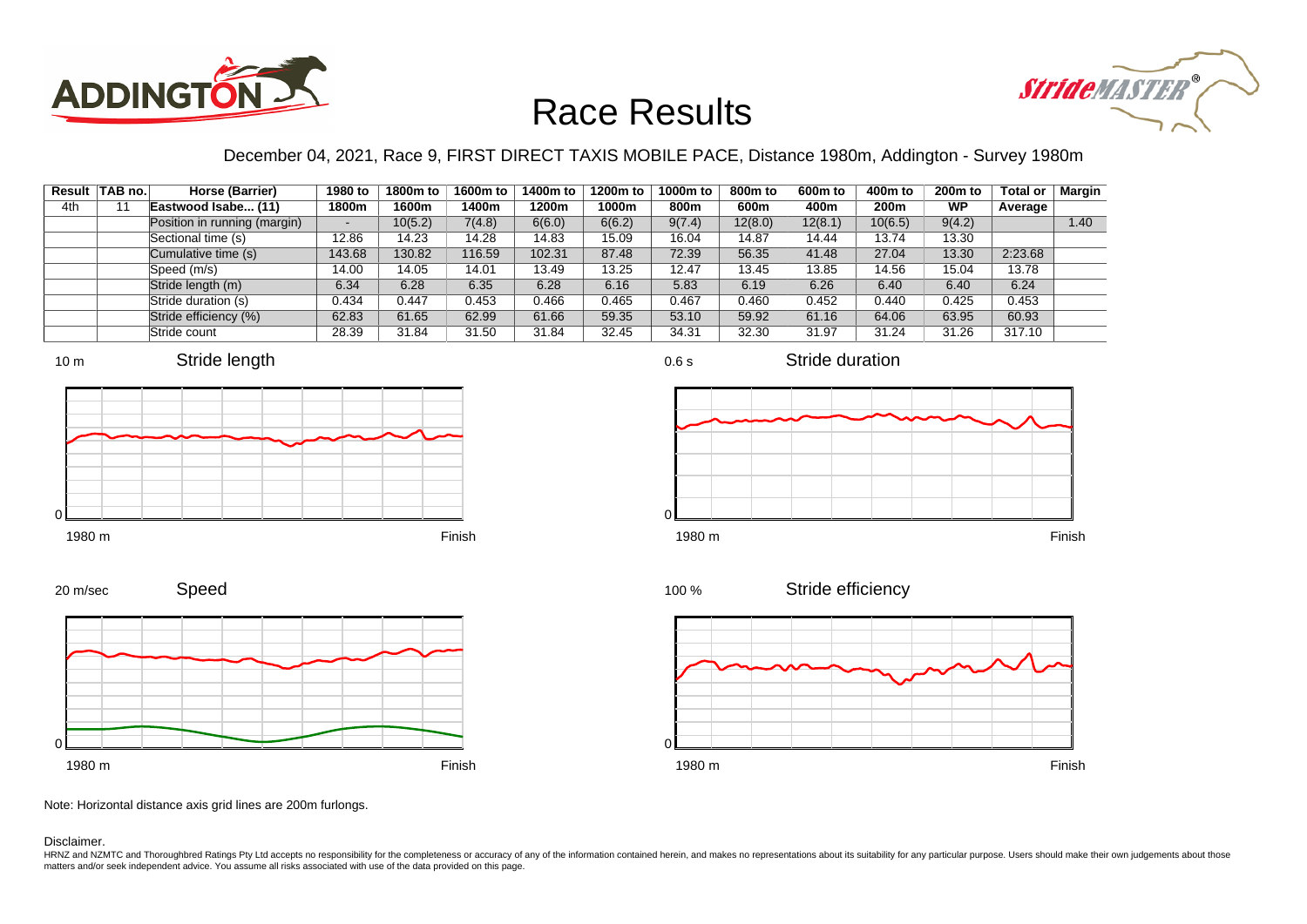



### December 04, 2021, Race 9, FIRST DIRECT TAXIS MOBILE PACE, Distance 1980m, Addington - Survey 1980m

|     | Result   TAB no. | Horse (Barrier)              | 1980 to | 1800m to | 1600m to | 1400m to | 1200m to | 1000m to | 800m to | 600 <sub>m</sub> to | 400m to          | $200m$ to | <b>Total or</b> | Margin |
|-----|------------------|------------------------------|---------|----------|----------|----------|----------|----------|---------|---------------------|------------------|-----------|-----------------|--------|
| 5th |                  | Off The Edge (1)             | 1800m   | 1600m    | 1400m    | 1200m    | 1000m    | 800m     | 600m    | 400m                | 200 <sub>m</sub> | <b>WP</b> | Average         |        |
|     |                  | Position in running (margin) |         | 5(2.7)   | 4(2.5)   | 4(4.7)   | 5(4.4)   | 6(5.6)   | 9(5.7)  | 9(5.9)              | 7(4.7)           | 6(2.7)    |                 | 2.30   |
|     |                  | Sectional time (s)           | 12.15   | 14.27    | 14.45    | 14.75    | 15.07    | 15.97    | 14.88   | 14.50               | 13.78            | 14.01     |                 |        |
|     |                  | Cumulative time (s)          | 143.83  | 131.68   | 117.41   | 102.96   | 88.21    | 73.14    | 57.17   | 42.29               | 27.79            | 14.01     | 2:23.83         |        |
|     |                  | Speed (m/s)                  | 14.82   | 14.02    | 13.84    | 13.56    | 13.27    | 12.52    | 13.44   | 13.79               | 14.51            | 14.28     | 13.77           |        |
|     |                  | Stride length (m)            | 6.25    | 6.22     | 6.25     | 6.22     | 6.12     | 5.83     | 6.16    | 6.25                | 6.24             | 6.07      | 6.16            |        |
|     |                  | Stride duration (s)          | 0.425   | 0.444    | 0.452    | 0.459    | 0.461    | 0.465    | 0.458   | 0.453               | 0.430            | 0.425     | 0.447           |        |
|     |                  | Stride efficiency (%)        | 61.10   | 60.38    | 61.13    | 60.52    | 58.50    | 53.13    | 59.22   | 61.06               | 60.80            | 57.62     | 59.25           |        |
|     |                  | Stride count                 | 28.79   | 32.17    | 31.98    | 32.14    | 32.69    | 34.30    | 32.49   | 32.00               | 32.06            | 32.94     | 321.56          |        |







Stride duration





Stride efficiency





Note: Horizontal distance axis grid lines are 200m furlongs.

Speed

Disclaimer.

0

20 m/sec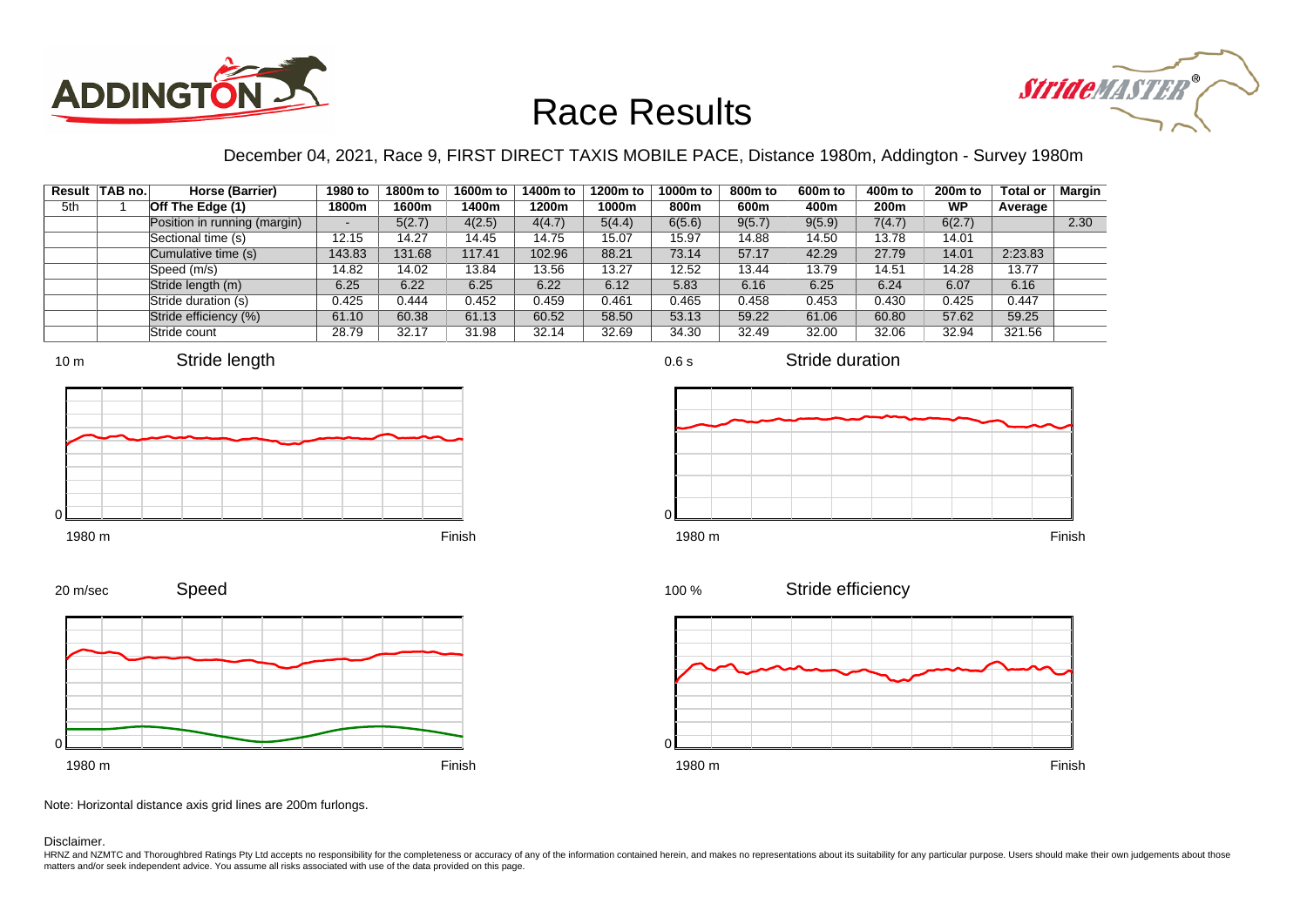



### December 04, 2021, Race 9, FIRST DIRECT TAXIS MOBILE PACE, Distance 1980m, Addington - Survey 1980m

0.6 s

|     | Result   TAB no. | Horse (Barrier)              | 1980 to | 1800m to | 1600m to | 1400m to | 1200m to | 1000m to | 800m to | 600 <sub>m</sub> to | 400m to          | $200m$ to | <b>Total or</b> | Margin |
|-----|------------------|------------------------------|---------|----------|----------|----------|----------|----------|---------|---------------------|------------------|-----------|-----------------|--------|
| 6th | 4                | Tom Martin (4)               | 1800m   | 1600m    | 1400m    | 1200m    | 1000m    | 800m     | 600m    | 400m                | 200 <sub>m</sub> | <b>WP</b> | Average         |        |
|     |                  | Position in running (margin) |         | 3(1.7)   | 5(4.3)   | 7(7.0)   | 7(6.8)   | 5(5.0)   | 4(2.6)  | 3(2.4)              | 4(2.3)           | 4(1.3)    |                 | 2.40   |
|     |                  | Sectional time (s)           | 12.14   | 14.74    | 14.52    | 14.77    | 14.57    | 15.55    | 14.83   | 14.68               | 13.95            | 14.10     |                 |        |
|     |                  | Cumulative time (s)          | 143.85  | 131.71   | 116.97   | 102.45   | 87.68    | 73.11    | 57.56   | 42.73               | 28.05            | 14.10     | 2:23.85         |        |
|     |                  | Speed (m/s)                  | 14.83   | 13.57    | 13.77    | 13.54    | 13.73    | 12.86    | 13.49   | 13.62               | 14.34            | 14.18     | 13.76           |        |
|     |                  | Stride length (m)            | 6.36    | 6.19     | 6.28     | 6.28     | 6.33     | 6.02     | 6.27    | 6.18                | 6.36             | 6.37      | 6.26            |        |
|     |                  | Stride duration (s)          | 0.428   | 0.456    | 0.456    | 0.464    | 0.461    | 0.468    | 0.465   | 0.453               | 0.444            | 0.449     | 0.455           |        |
|     |                  | Stride efficiency (%)        | 63.29   | 59.91    | 61.66    | 61.67    | 62.63    | 56.63    | 61.35   | 59.61               | 63.19            | 63.39     | 61.27           |        |
|     |                  | Stride count                 | 28.28   | 32.30    | 31.84    | 31.84    | 31.59    | 33.22    | 31.92   | 32.38               | 31.45            | 31.40     | 316.22          |        |







Stride duration



Speed 20 m/sec







Note: Horizontal distance axis grid lines are 200m furlongs.

Disclaimer.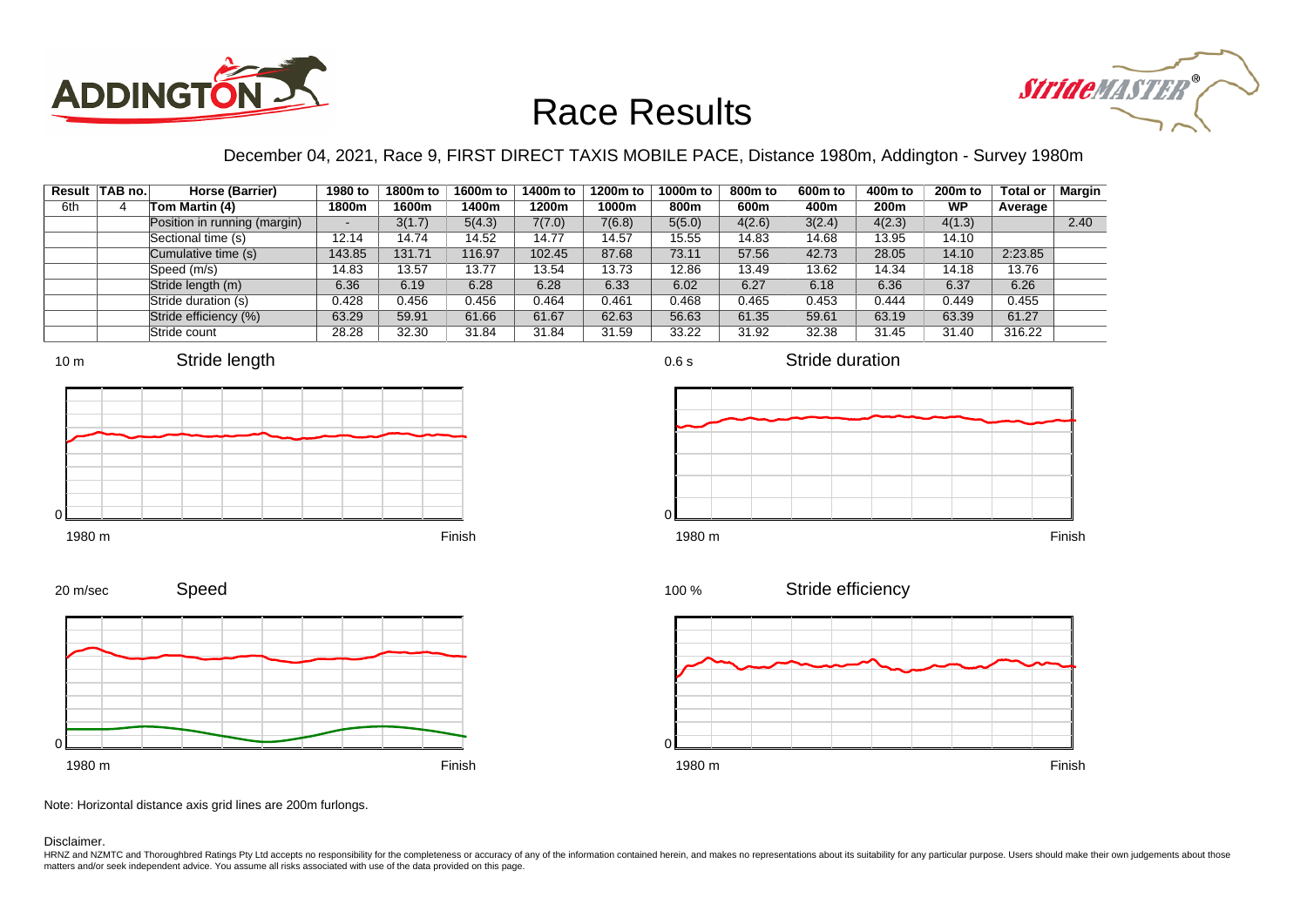



### December 04, 2021, Race 9, FIRST DIRECT TAXIS MOBILE PACE, Distance 1980m, Addington - Survey 1980m

|     | Result TAB no. | Horse (Barrier)              | 1980 to                  | 1800m to | 1600m to | 1400m to | 1200m to | 1000m to | 800m to | 600 <sub>m</sub> to | 400m to | 200 <sub>m</sub> to | <b>Total or</b> | <b>Margin</b> |
|-----|----------------|------------------------------|--------------------------|----------|----------|----------|----------|----------|---------|---------------------|---------|---------------------|-----------------|---------------|
| 7th |                | Better's Tart (2)            | 1800m                    | 1600m    | 1400m    | 1200m    | 1000m    | 800m     | 600m    | 400m                | 200m    | <b>WP</b>           | Average         |               |
|     |                | Position in running (margin) | $\overline{\phantom{0}}$ | 6(3.3)   | 9(6.6)   | 9(9.3)   | 10(9.1)  | 8(7.4)   | 7(5.0)  | 7(4.2)              | 6(4.5)  | 7(2.9)              |                 | 2.60          |
|     |                | Sectional time (s)           | 12.43                    | 14.84    | 14.54    | 14.75    | 14.59    | 15.54    | 14.74   | 14.74               | 13.86   | 13.87               |                 |               |
|     |                | Cumulative time (s)          | 143.90                   | 131.47   | 116.63   | 102.09   | 87.34    | 72.75    | 57.21   | 42.47               | 27.73   | 13.87               | 2:23.90         |               |
|     |                | Speed (m/s)                  | 14.48                    | 13.48    | 13.76    | 13.56    | 13.71    | 12.87    | 13.57   | 13.57               | 14.43   | 14.42               | 13.76           |               |
|     |                | Stride length (m)            | 6.22                     | 6.04     | 6.15     | 6.25     | 6.19     | 5.93     | 6.23    | 6.08                | 6.20    | 6.20                | 6.15            |               |
|     |                | Stride duration (s)          | 0.424                    | 0.448    | 0.447    | 0.461    | 0.452    | 0.461    | 0.459   | 0.448               | 0.430   | 0.430               | 0.447           |               |
|     |                | Stride efficiency (%)        | 60.38                    | 57.08    | 59.03    | 60.95    | 59.95    | 54.94    | 60.66   | 57.75               | 60.12   | 60.02               | 59.03           |               |
|     |                | Stride count                 | 28.96                    | 33.09    | 32.54    | 32.02    | 32.29    | 33.73    | 32.10   | 32.90               | 32.24   | 32.27               | 322.14          |               |











Stride duration









Note: Horizontal distance axis grid lines are 200m furlongs.

#### Disclaimer.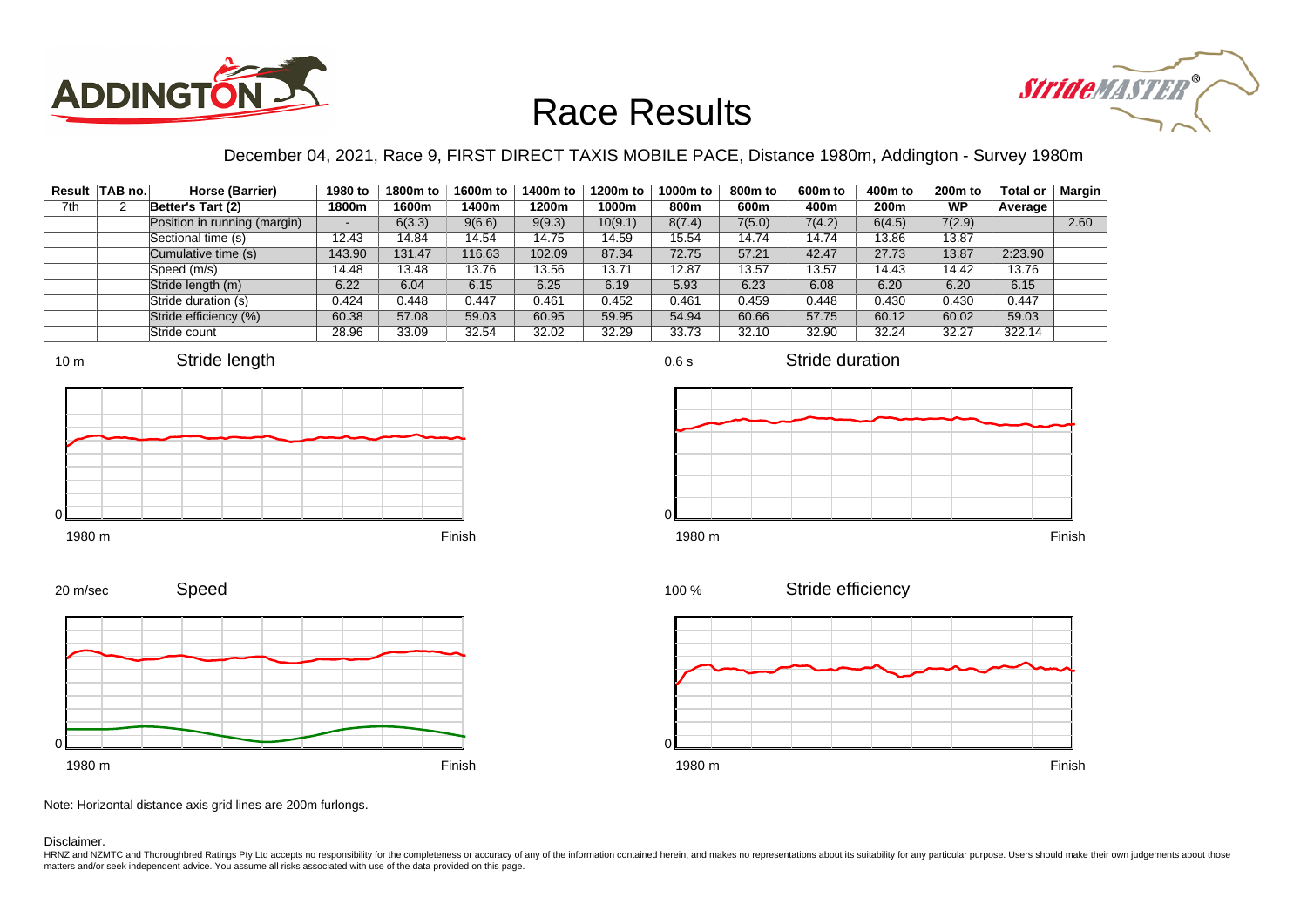



### December 04, 2021, Race 9, FIRST DIRECT TAXIS MOBILE PACE, Distance 1980m, Addington - Survey 1980m

0.6 s

|     | Result TAB no. | Horse (Barrier)              | 1980 to                  | 1800m to | 1600m to | 1400m to | 1200m to | 1000m to | 800m to | 600 <sub>m</sub> to | 400m to | 200 <sub>m</sub> to | <b>Total or</b> | <b>Margin</b> |
|-----|----------------|------------------------------|--------------------------|----------|----------|----------|----------|----------|---------|---------------------|---------|---------------------|-----------------|---------------|
| 8th |                | Dashing Major (9)            | 1800m                    | 1600m    | 1400m    | 1200m    | 1000m    | 800m     | 600m    | 400m                | 200m    | <b>WP</b>           | Average         |               |
|     |                | Position in running (margin) | $\overline{\phantom{0}}$ | 8(4.2)   | 6(4.4)   | 5(5.2)   | 2(1.9)   | 1(0.0)   | 1(0.0)  | 1(0.0)              | 1(0.0)  | 1(0.0)              |                 | 3.70          |
|     |                | Sectional time (s)           | 12.36                    | 14.34    | 14.21    | 14.25    | 14.56    | 15.94    | 14.86   | 14.70               | 14.12   | 14.75               |                 |               |
|     |                | Cumulative time (s)          | 144.09                   | 131.73   | 117.39   | 103.18   | 88.93    | 74.37    | 58.43   | 43.57               | 28.87   | 14.75               | 2:24.09         |               |
|     |                | Speed (m/s)                  | 14.56                    | 13.95    | 14.07    | 14.04    | 13.74    | 12.55    | 13.46   | 13.61               | 14.16   | 13.56               | 13.74           |               |
|     |                | Stride length (m)            | 6.45                     | 6.29     | 6.44     | 6.63     | 6.44     | 6.09     | 6.34    | 6.31                | 6.48    | 6.18                | 6.36            |               |
|     |                | Stride duration (s)          | 0.444                    | 0.451    | 0.457    | 0.473    | 0.469    | 0.485    | 0.471   | 0.464               | 0.457   | 0.456               | 0.463           |               |
|     |                | Stride efficiency (%)        | 64.98                    | 61.89    | 64.72    | 68.78    | 64.81    | 57.94    | 62.82   | 62.19               | 65.54   | 59.68               | 63.21           |               |
|     |                | Stride count                 | 27.91                    | 31.78    | 31.08    | 30.15    | 31.06    | 32.85    | 31.54   | 31.70               | 30.88   | 32.36               | 311.31          |               |













Speed







Note: Horizontal distance axis grid lines are 200m furlongs.

Disclaimer.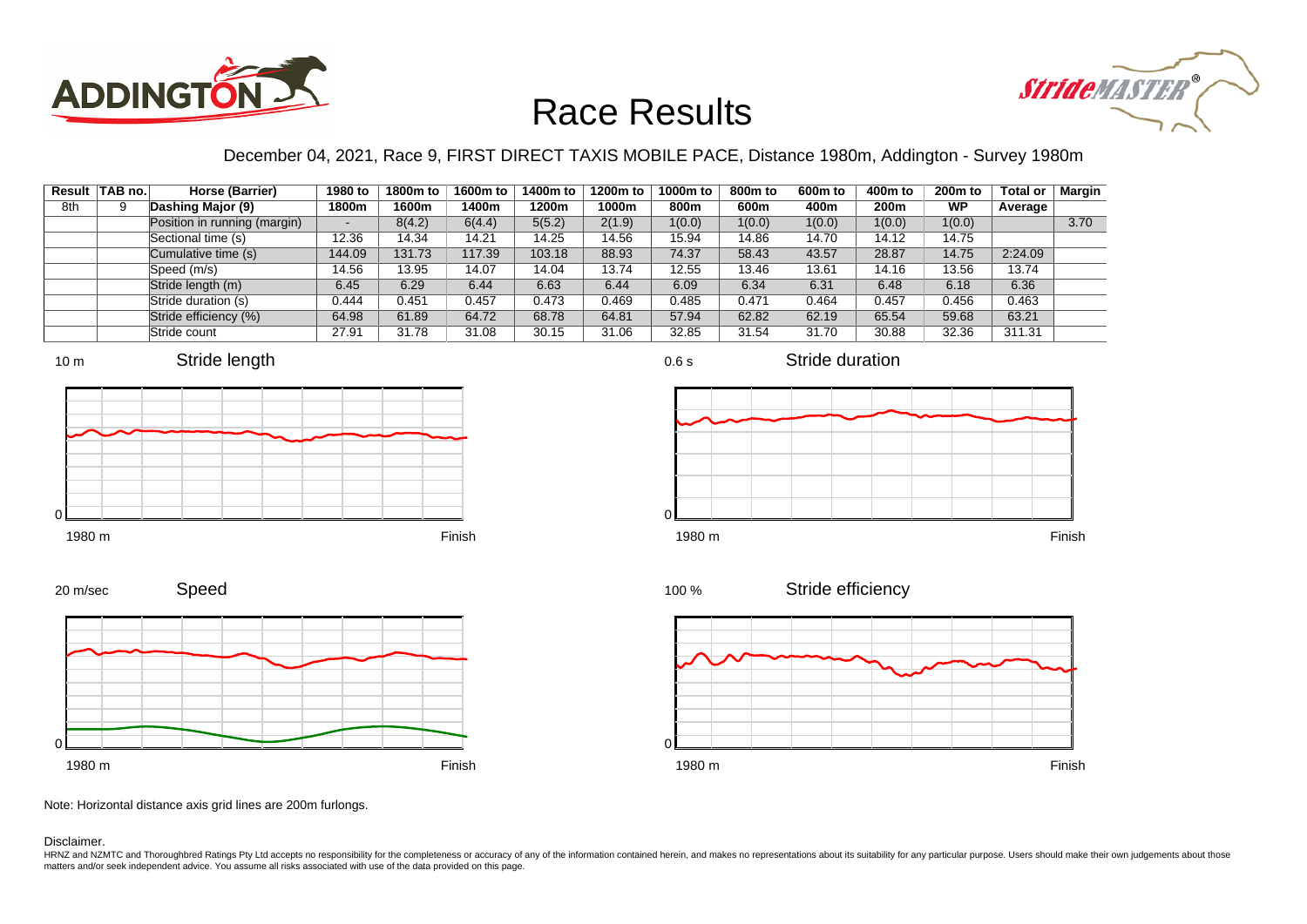



### December 04, 2021, Race 9, FIRST DIRECT TAXIS MOBILE PACE, Distance 1980m, Addington - Survey 1980m

|     | Result   TAB no. | Horse (Barrier)              | 1980 to | 1800m to | 1600m to | 1400m to | 1200m to | 1000m to | 800m to | 600m to | 400m to | 200 <sub>m</sub> to | <b>Total or</b> | <b>Margin</b> |
|-----|------------------|------------------------------|---------|----------|----------|----------|----------|----------|---------|---------|---------|---------------------|-----------------|---------------|
| 9th | 12               | Givemewhatinee (0)           | 1800m   | 1600m    | 1400m    | 1200m    | 1000m    | 800m     | 600m    | 400m    | 200m    | <b>WP</b>           | Average         |               |
|     |                  | Position in running (margin) | -       | 11(6.8)  | 12(10.5) | 11(11.2) | 11(9.5)  | 12(9.9)  | 11(7.5) | 11(7.2) | 12(9.6) | 11(7.2)             |                 | 7.10          |
|     |                  | Sectional time (s)           | 12.94   | 14.92    | 14.19    | 14.53    | 14.94    | 15.54    | 14.81   | 15.11   | 13.71   | 14.02               |                 |               |
|     |                  | Cumulative time (s)          | 144.71  | 131.77   | 116.85   | 102.66   | 88.13    | 73.19    | 57.65   | 42.84   | 27.73   | 14.02               | 2:24.71         |               |
|     |                  | Speed (m/s)                  | 13.91   | 13.40    | 14.09    | 13.76    | 13.39    | 12.87    | 13.50   | 13.24   | 14.59   | 14.27               | 13.68           |               |
|     |                  | Stride length (m)            | 6.73    | 6.42     | 6.79     | 6.84     | 6.52     | 6.34     | 6.72    | 6.32    | 6.57    | 6.73                | 6.59            |               |
|     |                  | Stride duration (s)          | 0.464   | 0.479    | 0.482    | 0.497    | 0.487    | 0.493    | 0.498   | 0.477   | 0.450   | 0.472               | 0.482           |               |
|     |                  | Stride efficiency (%)        | 70.81   | 64.42    | 72.11    | 73.08    | 66.50    | 62.81    | 70.66   | 62.33   | 67.39   | 70.78               | 67.91           |               |
|     |                  | Stride count                 | 26.74   | 31.15    | 29.44    | 29.24    | 30.66    | 31.55    | 29.74   | 31.67   | 30.45   | 29.72               | 300.36          |               |







Stride duration









Note: Horizontal distance axis grid lines are 200m furlongs.

Disclaimer.

0

HRNZ and NZMTC and Thoroughbred Ratings Pty Ltd accepts no responsibility for the completeness or accuracy of any of the information contained herein, and makes no representations about its suitability for any particular p matters and/or seek independent advice. You assume all risks associated with use of the data provided on this page.

0.6 s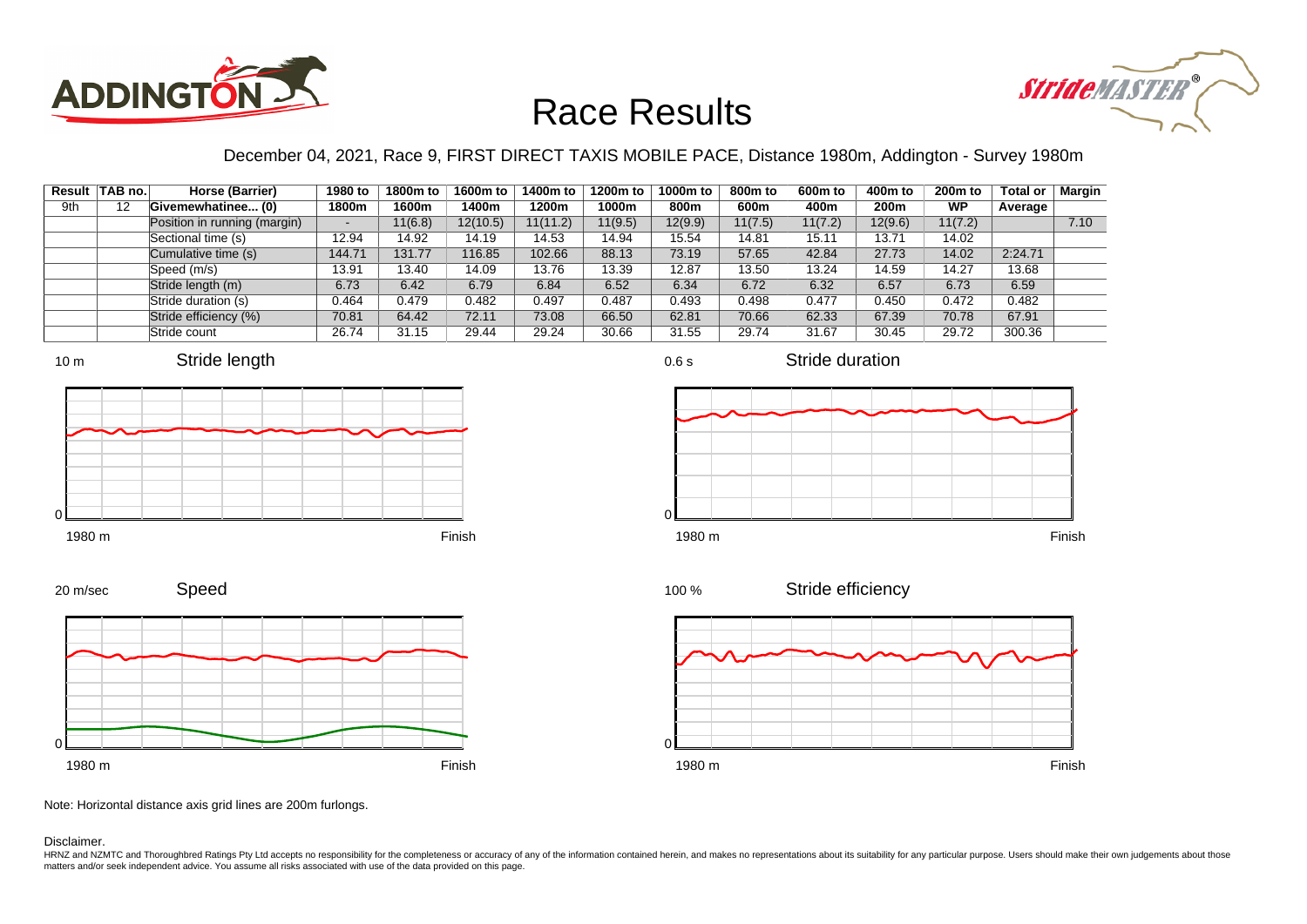



### December 04, 2021, Race 9, FIRST DIRECT TAXIS MOBILE PACE, Distance 1980m, Addington - Survey 1980m

|      | Result TAB no. | Horse (Barrier)              | 1980 to | 1800m to | 1600m to | 1400m to | 1200m to | 1000m to | 800m to | 600 <sub>m</sub> to | 400m to | 200 <sub>m</sub> to | <b>Total or</b> | Margin |
|------|----------------|------------------------------|---------|----------|----------|----------|----------|----------|---------|---------------------|---------|---------------------|-----------------|--------|
| 10th | 5              | Fire Fox (5)                 | 1800m   | 1600m    | 1400m    | 1200m    | 1000m    | 800m     | 600m    | 400m                | 200m    | <b>WP</b>           | Average         |        |
|      |                | Position in running (margin) |         | 2(0.3)   | 3(2.4)   | 3(4.6)   | 4(4.2)   | 4(3.5)   | 2(1.0)  | 2(1.0)              | 2(0.0)  | 2(0.3)              |                 | 9.80   |
|      |                | Sectional time (s)           | 11.80   | 14.64    | 14.45    | 14.73    | 14.76    | 15.52    | 14.87   | 14.53               | 14.17   | 15.71               |                 |        |
|      |                | Cumulative time (s)          | 145.18  | 133.38   | 118.74   | 104.29   | 89.56    | 74.80    | 59.28   | 44.41               | 29.88   | 15.71               | 2:25.18         |        |
|      |                | Speed (m/s)                  | 15.26   | 13.66    | 13.84    | 13.58    | 13.55    | 12.89    | 13.45   | 13.76               | 14.11   | 12.73               | 13.64           |        |
|      |                | Stride length (m)            | 6.29    | 6.13     | 6.21     | 6.16     | 6.15     | 5.96     | 6.10    | 6.03                | 6.11    | 5.88                | 6.10            |        |
|      |                | Stride duration (s)          | 0.413   | 0.449    | 0.449    | 0.454    | 0.454    | 0.462    | 0.454   | 0.438               | 0.433   | 0.462               | 0.447           |        |
|      |                | Stride efficiency (%)        | 61.88   | 58.68    | 60.36    | 59.37    | 59.05    | 55.42    | 58.18   | 56.87               | 58.25   | 54.01               | 58.11           |        |
|      |                | Stride count                 | 28.60   | 32.64    | 32.18    | 32.45    | 32.54    | 33.58    | 32.78   | 33.15               | 32.76   | 34.02               | 324.70          |        |









 $\Omega$ 



Stride efficiency 100 %



Speed 20 m/sec



Note: Horizontal distance axis grid lines are 200m furlongs.

#### Disclaimer.

HRNZ and NZMTC and Thoroughbred Ratings Pty Ltd accepts no responsibility for the completeness or accuracy of any of the information contained herein, and makes no representations about its suitability for any particular p matters and/or seek independent advice. You assume all risks associated with use of the data provided on this page.

0.6 s

Stride duration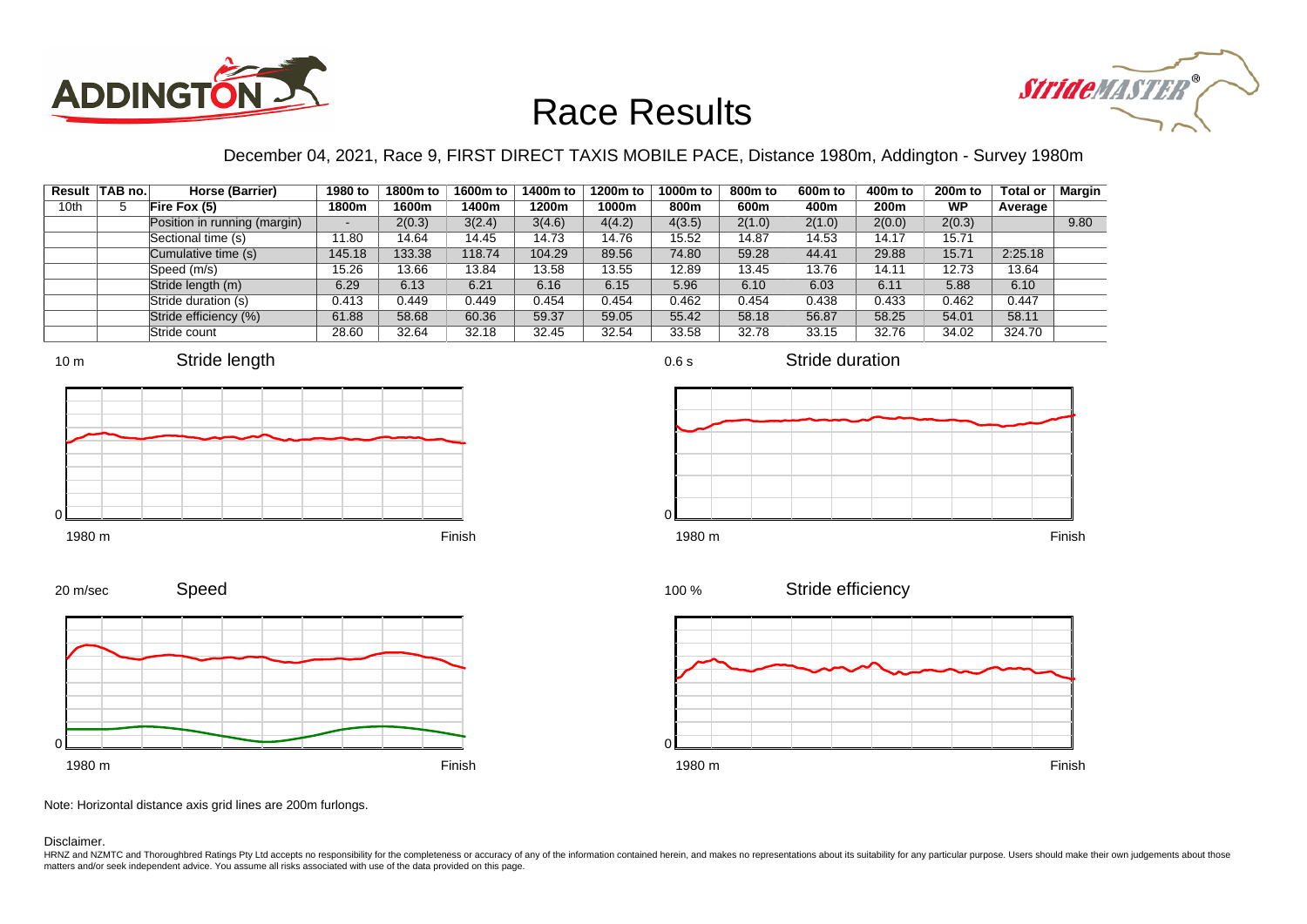



#### December 04, 2021, Race 9, FIRST DIRECT TAXIS MOBILE PACE, Distance 1980m, Addington - Survey 1980m

|      | Result TAB no. | Horse (Barrier)              | 1980 to | 1800m to | 1600m to | 1400m to | 1200m to | 1000m to | 800m to | 600 <sub>m</sub> to | 400m to | 200 <sub>m</sub> to | <b>Total or</b> | Margin |
|------|----------------|------------------------------|---------|----------|----------|----------|----------|----------|---------|---------------------|---------|---------------------|-----------------|--------|
| 11th |                | Silk(8)                      | 1800m   | 1600m    | 1400m    | 1200m    | 1000m    | 800m     | 600m    | 400m                | 200m    | <b>WP</b>           | Average         |        |
|      |                | Position in running (margin) |         | 7(3.8)   | 10(7.9)  | 10(10.4) | 9(8.7)   | 10(9.0)  | 8(5.0)  | 8(4.6)              | 9(5.7)  | 10(7.0)             |                 | 18.70  |
|      |                | Sectional time (s)           | 12.53   | 14.98    | 14.50    | 14.52    | 14.93    | 15.28    | 14.78   | 14.90               | 14.33   | 16.05               |                 |        |
|      |                | Cumulative time (s)          | 146.80  | 134.27   | 119.29   | 104.79   | 90.27    | 75.34    | 60.06   | 45.28               | 30.38   | 16.05               | 2:26.80         |        |
|      |                | Speed (m/s)                  | 14.37   | 13.35    | 13.79    | 13.77    | 13.40    | 13.09    | 13.53   | 13.42               | 13.96   | 12.46               | 13.49           |        |
|      |                | Stride length (m)            | 6.20    | 5.94     | 6.19     | 6.32     | 6.09     | 5.98     | 6.19    | 5.88                | 6.00    | 5.94                | 6.07            |        |
|      |                | Stride duration (s)          | 0.428   | 0.445    | 0.449    | 0.459    | 0.455    | 0.457    | 0.458   | 0.438               | 0.430   | 0.476               | 0.450           |        |
|      |                | Stride efficiency (%)        | 60.13   | 55.15    | 59.88    | 62.45    | 57.98    | 55.83    | 59.91   | 54.08               | 56.26   | 55.06               | 57.56           |        |
|      |                | Stride count                 | 29.02   | 33.66    | 32.31    | 31.64    | 32.83    | 33.46    | 32.30   | 34.00               | 33.33   | 33.69               | 326.24          |        |







Stride duration

Speed 20 m/sec



Stride efficiency 100 %



Note: Horizontal distance axis grid lines are 200m furlongs.

Disclaimer.